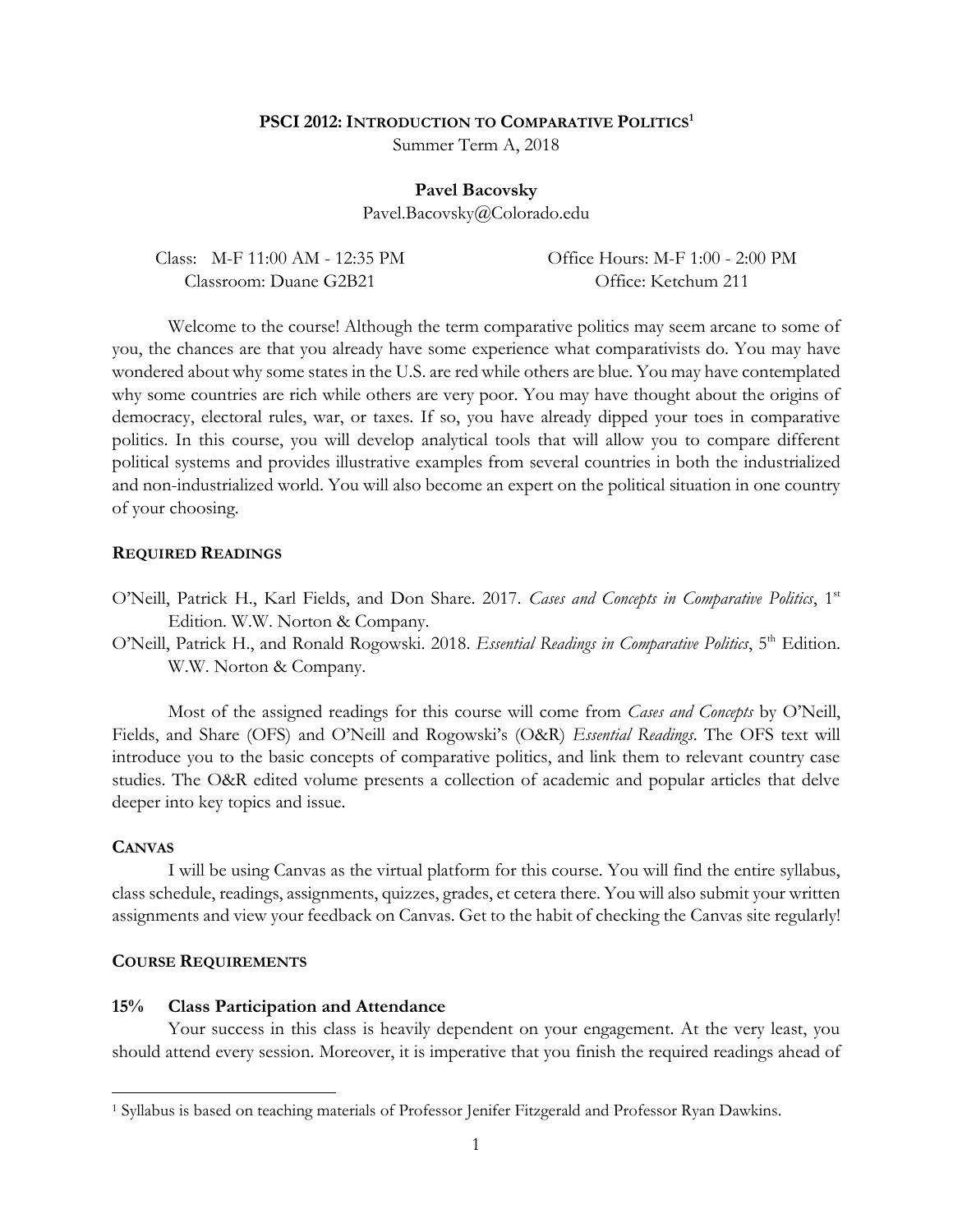class and come to class prepared to discuss them in a constructive and respectful way. Your informed engagement in the class will make the course more rewarding and interactive for everyone. If you are not able to attend a class for whatever reason, please send me an email before the class begins and you will be excused. Any ex-post-facto absence will need appropriate documentation to be excused.

# **40% Exams #1 and #2**

You will take two exams in this course. The first at the end of Week 2 and the second at the end of Week 4. The exams will be a combination of multiple choice and short essay questions. The second exam is not cumulative.

## **10% Revision Quizzes**

I will utilize the Canvas platform to administer revision quizzes on the material and readings that we covered during each session. Only five (5) highest quiz grades will count towards your final course grade. The quizzes are open book. Check the syllabus for the quiz due dates.

# **10% Simulation Exercise**

You will play a group-based role-playing simulation exercise carried out over the course of one class session during the last week of class. You will write a short paper (~500 words) in preparation for the simulation (7.5% of the grade). You will also be assigned a grade (2.5%) based on the results of the simulation. Further guidelines will be provided later in the term.

## **25% Research Project**

The final project for this class will be to write a research paper  $(\sim 1,500$  words), in which you will identify and investigate an interesting puzzle in comparative politics. You will undertake a crossnational comparative study in which you will consider the origins of a key difference between two countries. One will be the United States. The other will be your country of specialization, which you must choose by the end of Week 1. You can either pick one of the other case-studies from the OFS textbook, or a brand-new country (after first clearing your choice with me). At the end of Week 3, you will be required to submit an outline of the paper (5% of the grade). The final paper (20% of the grade) will be due on July 5 at 11:59 PM. Further information on this assignment will be provided later in the term.

Finally, this class will not include any extra credit opportunities. Do not expect to slack the whole term and then expect to make up for the missed assignments, exams, or quizzes with extra credit. Your final grade will be determined based on the following standard scale (these are hard cutoffs and I do not round up):

|                                                                         | <b>B+</b> 89.9-87 <b>C+</b> 79.9-77 <b>D+</b> 69.9-67 |  |                                                             |        |
|-------------------------------------------------------------------------|-------------------------------------------------------|--|-------------------------------------------------------------|--------|
| $100-94$                                                                |                                                       |  | <b>B</b> 88.9-83 <b>C</b> 76.9-73 <b>D</b> 66.9-63 <b>F</b> | 59.9-0 |
| <b>A.</b> 93.9-90 <b>B.</b> 82.9-80 <b>C.</b> 72.9-70 <b>D.</b> 62.9-60 |                                                       |  |                                                             |        |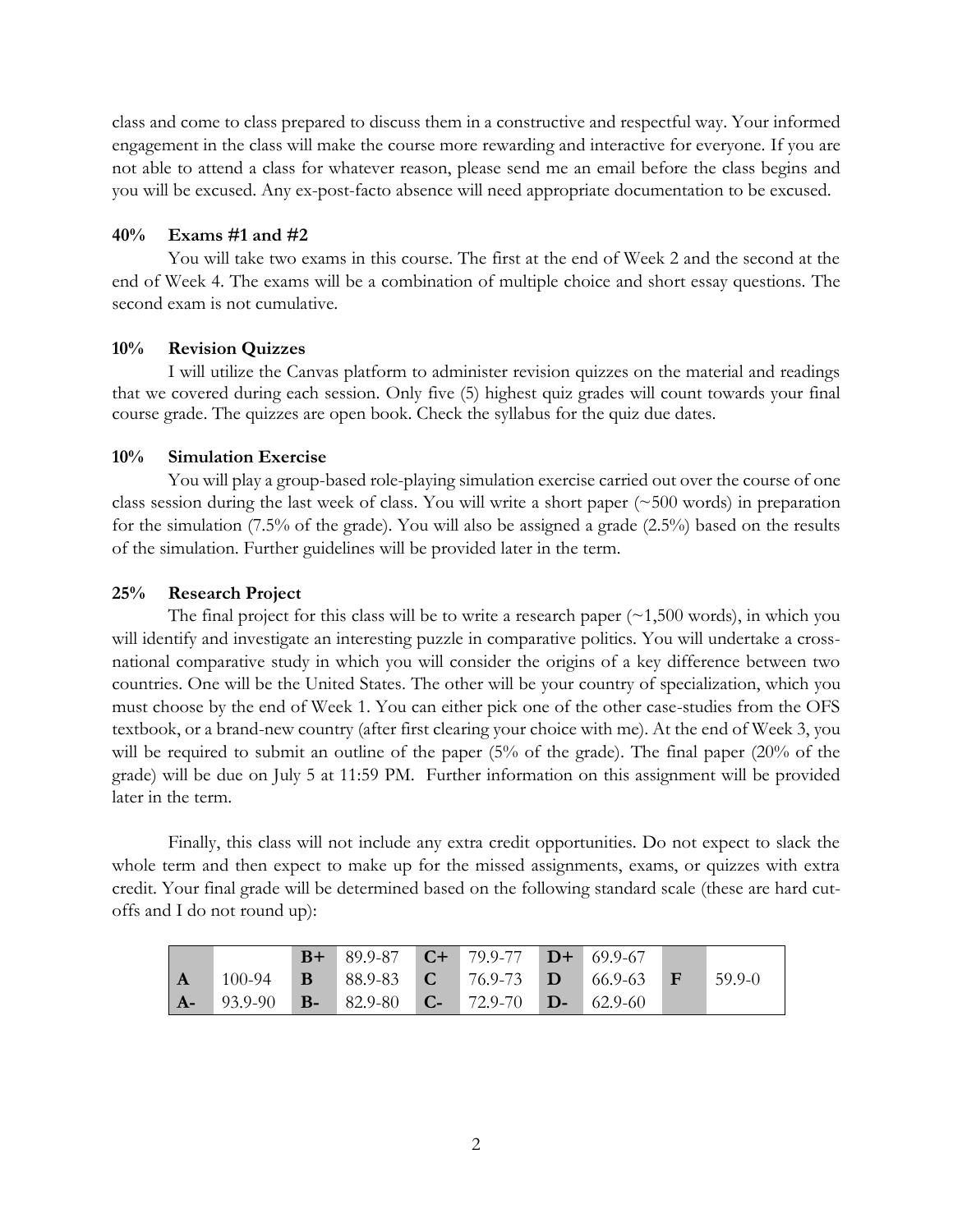# **COURSE SCHEDULE<sup>2</sup>**

All required readings must be completed *before* the class on the day for which they are listed, unless you are instructed otherwise.

**Week 1:** Monday 6/4 **Introduction & The Basics of Comparative Politics** *Required*: Syllabus; OFS ch1; Lichbach & Zuckerman in O&R ch1 Quiz 1 Due @ 11:59 PM Tuesday 6/5 **States, pt. 1: Where do States Come From?** *Required:* OFS ch2, pp. 24-39; Weber in O&R ch2 *Recommended:* Herbst in O&R ch2 Wednesday 6/6 **States, pt. 2: Comparing State Power** *Required:* OFS ch2, pp. 39-51; Rotberg in O&R ch2 *Recommended:* Krasner in O&R ch2 Quiz 2 Due @ 11:59 PM Thursday 6/7 **Nations and Society, pt. 1: Ethnicity, Nationality, and Citizenship** *Required:* OFS ch3, pp. 52-65; Fearon & Laitin in O&R ch3 *Recommended*: Hobsbawm in O&R ch3 Friday 6/8 **Nations and Society, pt. 2: Attitudes, Ideology, Religion, and Culture** *Required:* OFS ch3, pp. 66-81; Alesina & La Ferrara in O&R ch3 *Recommended:* Baldwin et al. in O&R ch3; Cederman et al. in O&R ch3 Country of specialization chosen by 11:59 PM Quiz 3 Due @ 11:59 PM **Week 2:** Monday 6/11 **Political Economy, pt. 1: Components of Political Economy, and Political-Economic Systems** *Required:* OFS ch4, pp. 82-102; Smith in O&R ch4 *Recommended:* North in O&R ch4 Tuesday 6/12 **Political Economy, pt. 2: Political-Economic Systems and the State** *Required:* OFS ch4, pp. 102-115; Acemoglu in O&R ch4 *Recommended*: Rogowski in O&R ch4 Quiz 4 Due @ 11:59 PM Wednesday 6/13 **Political Violence, pt. 1: What is Political Violence?** *Required Readings:* OFS ch5, pp. 116-131; Skocpol in O&R ch7 Thursday 6/14 **Political Violence, pt. 2: Terrorism, Revolution, and Religion** *Required Readings:* OFS ch5, pp. 131-141; Atran & Axelrod in O&R ch7 *Recommended:* Crenshaw in O&R ch7; Walsh & Piazza in O&R ch7 Quiz 5 Due @ 11:59 PM Friday 6/15 **Exam #1** *No readings assigned!*

 $\overline{\phantom{a}}$ 

<sup>&</sup>lt;sup>2</sup> The schedule is always subject to change.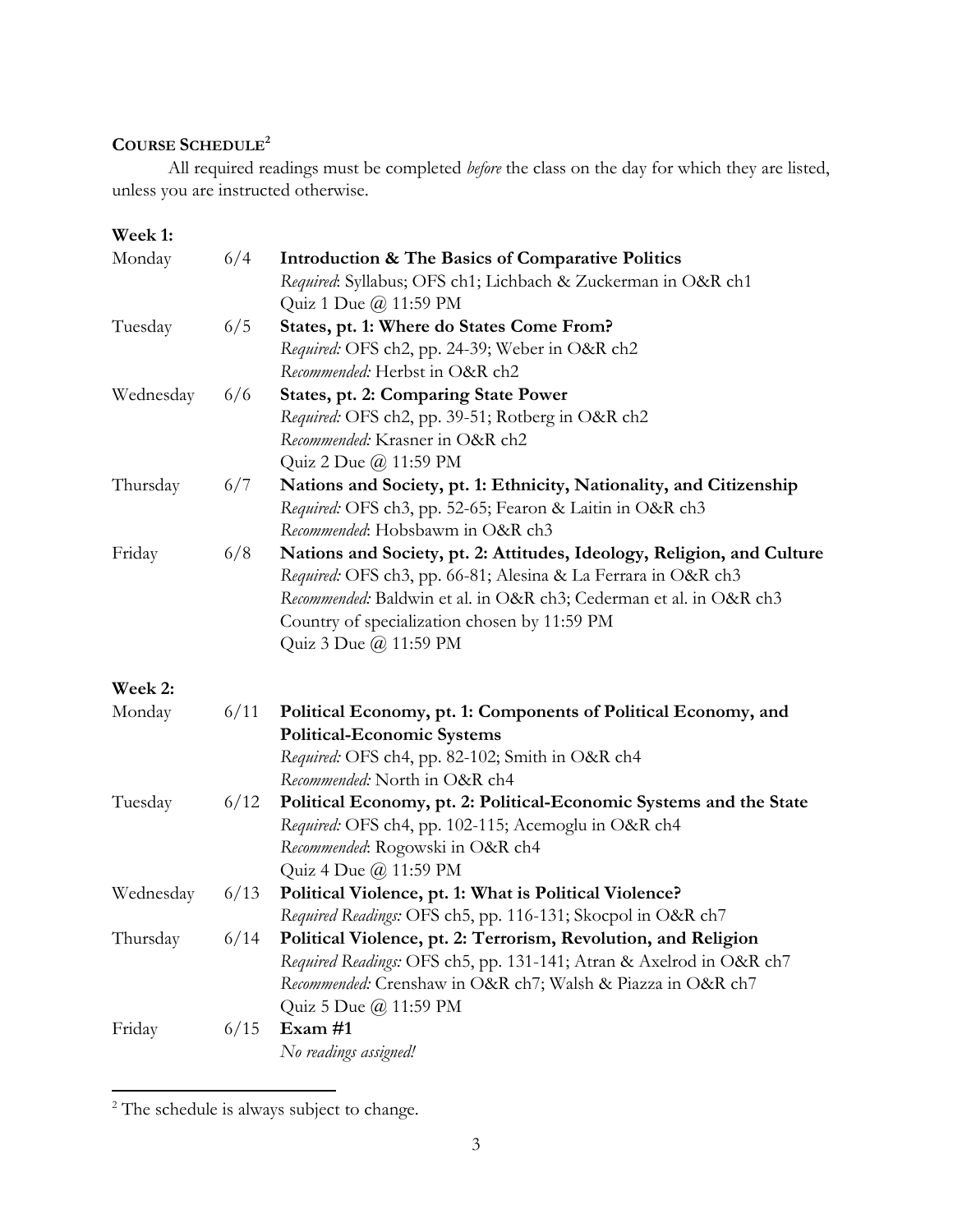| Week 3:   |      |                                                                                                                                                                   |
|-----------|------|-------------------------------------------------------------------------------------------------------------------------------------------------------------------|
| Monday    | 6/18 | Democratic Regimes, pt. 1: Democracy and its Models                                                                                                               |
|           |      | Required: OFS ch6, pp. 142-161; Schmitter & Karl in O&R ch5;                                                                                                      |
|           |      | Recommended: Stepan et al. in O&R ch5                                                                                                                             |
| Tuesday   | 6/19 | Democratic Regimes, pt. 2: Parties, Elections, and Freedom                                                                                                        |
|           |      | Required: OFS ch6, pp. 161-173; Lijphart in O&R ch5; Waylen in O&R ch5                                                                                            |
|           |      | Recommended: Foa & Mounk in O&R ch5                                                                                                                               |
|           |      | Quiz 6 Due @ 11:59 PM                                                                                                                                             |
| Wednesday | 6/20 | Developed Democracies, pt. 1: Defining Developed Democracies                                                                                                      |
|           |      | Required: OFS ch7, pp. 174-184; Tocqueville in O&R ch8; Boix & Stokes in<br>O&R ch8                                                                               |
|           |      | Recommended: Acemoglu et al. in O&R ch8; Ansell & Samuels in O&R ch8<br>Simulation Brief Due @ 11:59 PM                                                           |
| Thursday  | 6/21 | Developed Democracies, pt. 2: Institutions in Developed Democracies                                                                                               |
|           |      | Required: OFS ch7, pp. 185-201; Duverger in O&R ch8; Iversen & Soskice in                                                                                         |
|           |      | O&R ch8                                                                                                                                                           |
|           |      | Quiz 7 Due @ 11:59 PM                                                                                                                                             |
| Friday    | 6/22 | <b>Simulation Exercise</b>                                                                                                                                        |
|           |      | Research Paper Outline Due @ 11:59 PM                                                                                                                             |
| Week 4:   |      |                                                                                                                                                                   |
| Monday    | 6/25 | Nondemocratic Regimes, pt. 1: Defining Nondemocracies                                                                                                             |
|           |      | Required: OFS ch8, pp. 354-370; Linz & Stepan in O&R ch6                                                                                                          |
|           |      | Recommended: Diamond in O&R ch6                                                                                                                                   |
| Tuesday   | 6/26 | Nondemocratic Regimes, pt. 2: Typology of Nondemocracies                                                                                                          |
|           |      | Required: OFS ch8, pp. 370-381; Levitsky & Way in O&R ch6                                                                                                         |
|           |      | Recommended: Geddes et al. in O&R ch6; King et al. in O&R ch6                                                                                                     |
|           |      | Quiz 8 Due @ 11:59 PM                                                                                                                                             |
| Wednesday | 6/27 | Communism and Postcommunism, pt. 1: Communism                                                                                                                     |
|           |      | Required: OFS ch9, pp. 382-395; Marx & Engels in O&R ch9                                                                                                          |
| Thursday  | 6/28 | Communism and Postcommunism, pt. 2: Postcommunism                                                                                                                 |
|           |      | Required: OFS ch9, pp. 395-415; Ekiert in O&R ch9                                                                                                                 |
|           |      | Recommended: Hale in O&R ch9; Balzer in O&R ch9                                                                                                                   |
|           |      | Quiz 9 Due @ 11:59 PM                                                                                                                                             |
|           |      |                                                                                                                                                                   |
|           |      |                                                                                                                                                                   |
| Friday    | 6/29 | Developing Countries, pt. 1: Definitions, Imperialism, and Colonialism<br>Required: OFS ch10, pp. 480-492; Easterly in O&R ch10<br>Recommended: Clark in O&R ch10 |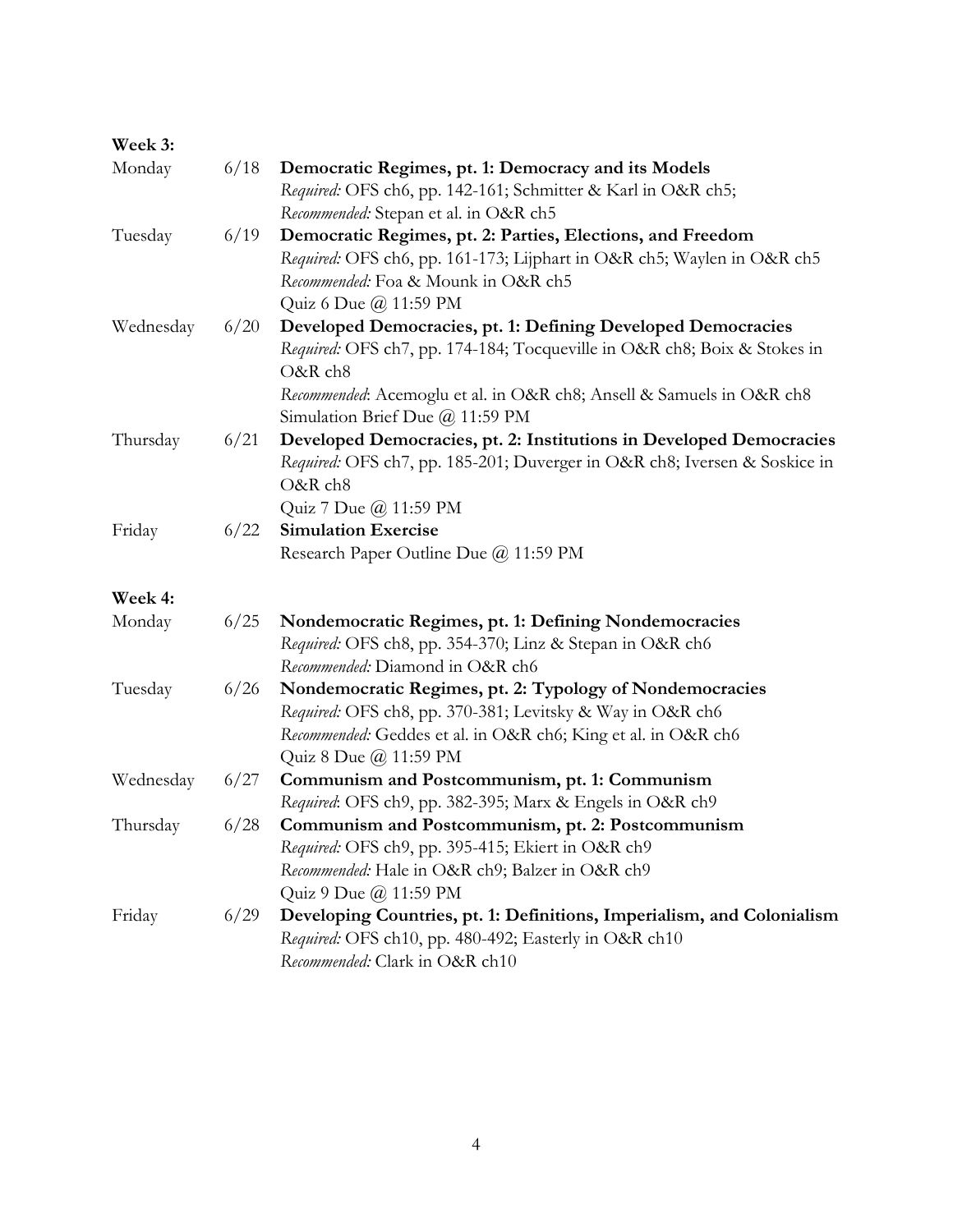| Week 5:   |     |                                                                 |
|-----------|-----|-----------------------------------------------------------------|
| Monday    | 7/2 | Developing Countries, pt. 2: Democracy and Development          |
|           |     | Required: OFS ch10, pp. 492-509; Collier & Gunning in O&R ch10; |
|           |     | Recommended: Acemoglu & Johnson in O&R ch10                     |
|           |     | Quiz 10 Due @ 11:59 PM                                          |
| Tuesday   | 7/3 | Globalization and the Future of Comparative Politics            |
|           |     | Required: OFS ch11; Rodrik in O&R ch11                          |
|           |     | Recommended: Bourguignon in O&R ch11                            |
|           |     | Quiz 11 Due @ 11:59 PM                                          |
| Wednesday | 7/4 | No class, Independence Day                                      |
| Thursday  | 7/5 | Course Catch-up and Wrap-up                                     |
|           |     | Research Paper Due @ 11:59 PM                                   |
| Friday    | 7/6 | Exam $#2$                                                       |
|           |     | Good luck!                                                      |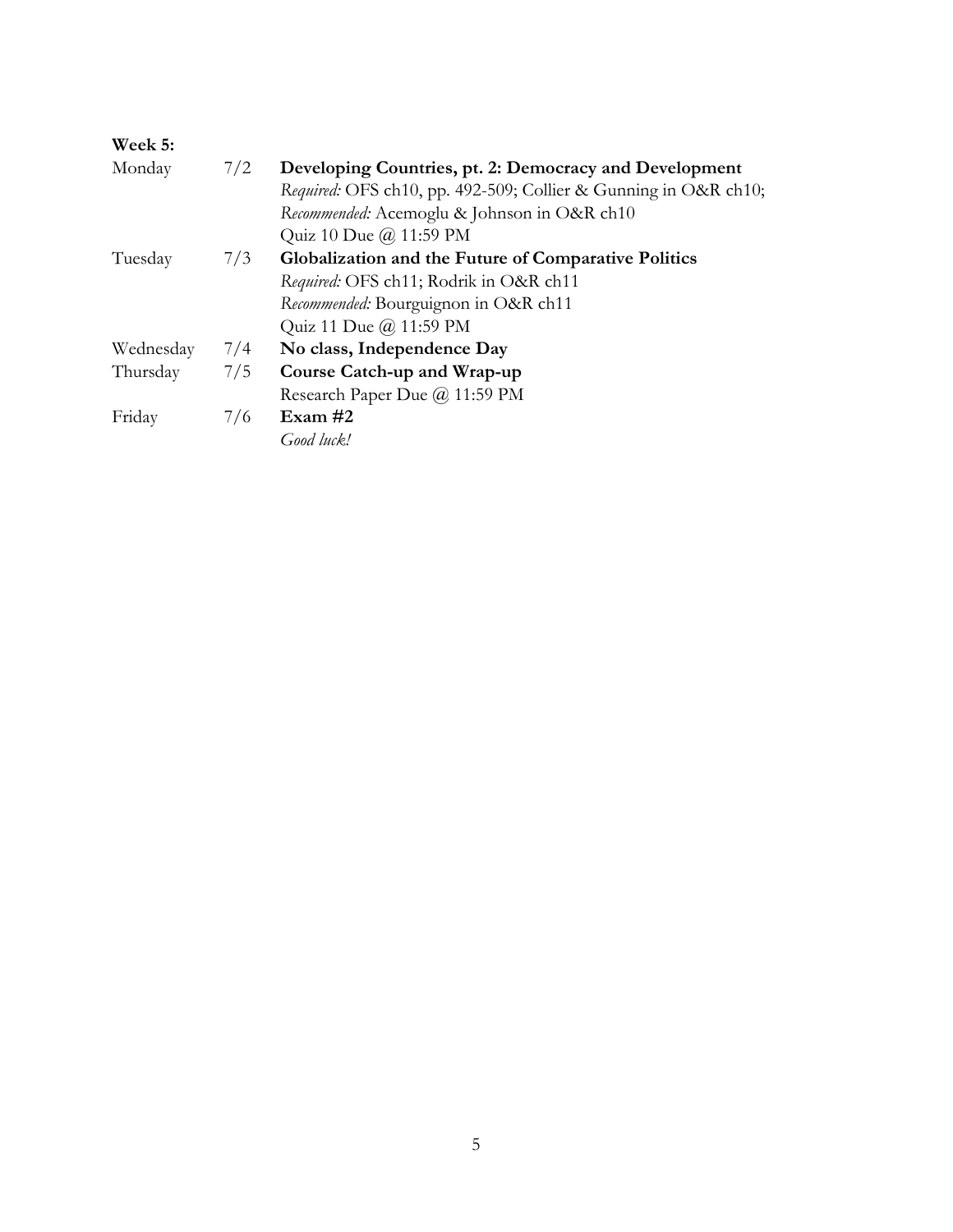# **COURSE POLICIES**

In this class, we may occasionally discuss contentious topics about which you or others may have strong feelings. As such, for this section to be successful there must always be a civil and open discourse on the topics at hand. This requires that each student shares their opinion, but does so in a respectful and informed way. Everyone should feel that their opinion is welcome in this class. Any personal attack against a fellow student or the instructor will not be tolerated.

### *A Note on Technology…*

**The use of all electronic devices during class is strictly prohibited.** This includes but is not limited to cell phones, MP3 players, laptops, tablets, et cetera. All devices should be turned off or switched to silent and stowed away before the start of class. If you require access to your cell phone because of an ongoing emergency, please speak to me at the start of class to let me know. Failure to adhere to this policy may result in being asked to leave class and counted as absent. The use of technology in class distracts both the user of the technology and those around the users. The technology necessary for medical or disability purposes are exceptions but must be supported by the required documentation.

For more information on the rationale behind the no technology policy, see Mueller and Oppenheimer (2014)'s article on why the "Pen is Mightier than the Keyboard."

## **University Policies**

The following provides a brief overview of the University's policies and procedures. Please refer to http://www.colorado.edu/policies to view the specific guidelines.

# Special Accommodations/Disability

I am more than happy to make special arrangements for students with documented disabilities that have been documented through Disability Services (http://www.colorado.edu/ disabilityservices/).

If you qualify for accommodations because of a disability, please submit a letter from Disability Services promptly (for exam accommodations provide your letter at least one week before the exam) so that your needs can be addressed. Disability Services determines accommodations based on documented disabilities. Contact Disability Services at 303-492-8671 or by e-mail at dsinfo@colorado.edu.

If you have a temporary medical condition or injury, see Temporary Injuries guidelines under the Quick Links at the Disability Services website and discuss your needs with me. Campus policy regarding religious observances requires that faculty make every effort to deal reasonably and fairly with all students who, because of religious obligations, have conflicts with scheduled exams, assignments or required attendance. Please notify me about potential conflicts at least **one** week in advance of exams/due-dates.

Please see full details at http://www.colorado.edu/policies/observance-religious-holidaysand-absences-classes-andor-exams.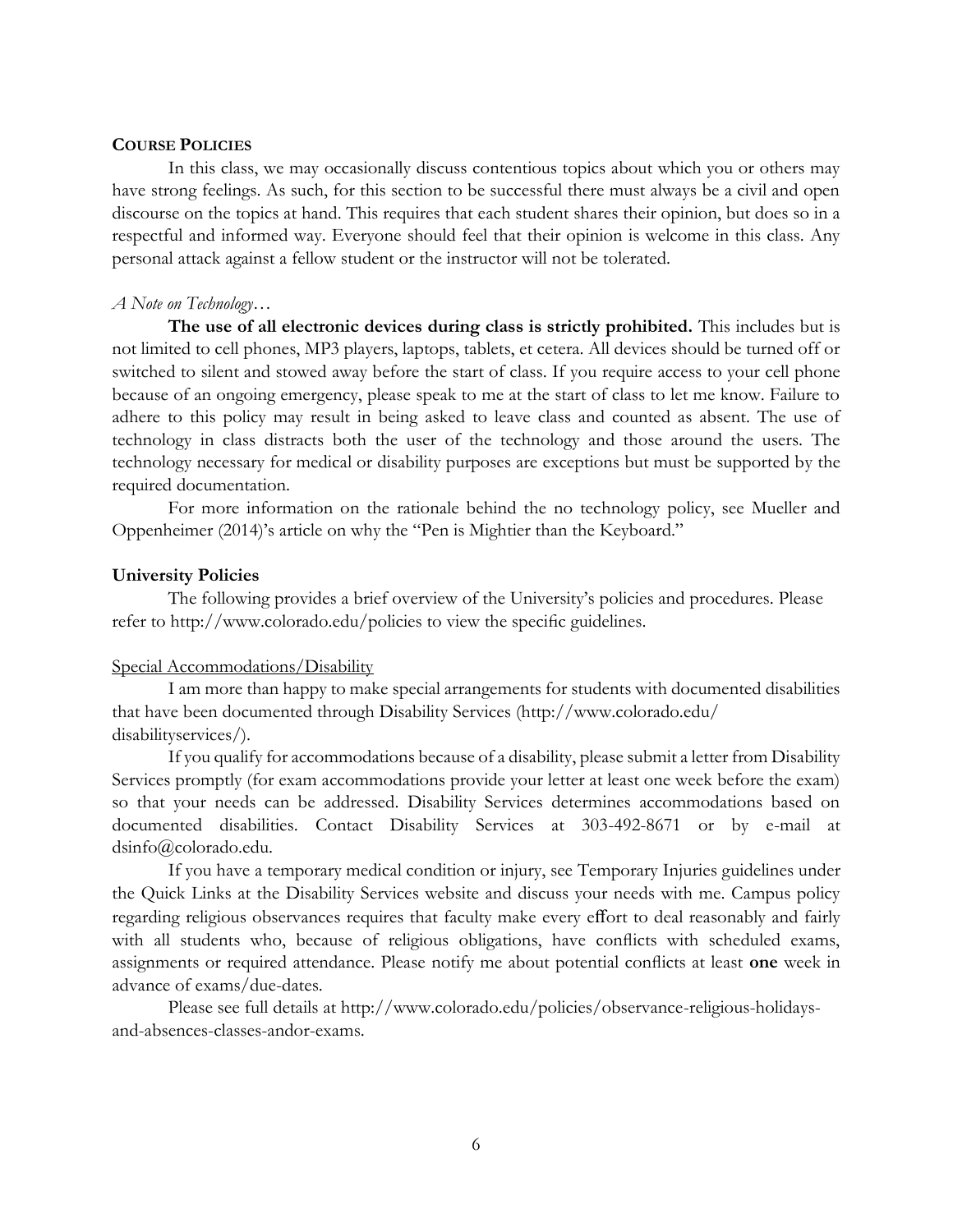# Discrimination and Harassment

The University of Colorado Boulder (CU-Boulder) is committed to maintaining a positive learning, working, and living environment. CU-Boulder will not tolerate acts of discrimination or harassment based upon Protected Classes or related retaliation against or by any employee or student. For purposes of this CU Boulder policy, "Protected Classes" refers to race, color, national origin, sex, pregnancy, age, disability, creed, religion, sexual orientation, gender identity, gender expression, veteran status, political affiliation or political philosophy.

Individuals who believe they have been discriminated against should contact the Office of Institutional Equity and Compliance (OIEC) at 303-492-2127 or the Office of Student Conduct and Conflict Resolution (OSC) at 303-492-5550. Information about the OIEC, the above-referenced policies, and the campus resources available to assist individuals regarding discrimination or harassment can be found at the OIEC website. The full policy on discrimination and harassment contains additional information.

## Academic Honesty

All students of the University of Colorado at Boulder are responsible for knowing and adhering to the academic integrity policy of this institution. Violations of this policy may include cheating, plagiarism, the aid of academic dishonesty, fabrication, lying, bribery, and threatening behavior. All incidents of academic misconduct shall be reported to the Honor Code Council (honor@colorado.edu; 303-735-2273).

Students who are found to be in violation of the academic integrity policy will be subject to both academic sanctions from the faculty member and non-academic sanctions (including but not limited to university probation, suspension, or expulsion). Additional information regarding the Honor Code policy can be found online and at the Honor Code Office. If you violate the honor code, you will receive a "zero" on the assignment/portion of the course grade in question.

# Professional Courtesy and Learning Environment

Students and faculty each have responsibility for maintaining an appropriate learning environment. Those who fail to adhere to such behavioral standards may be subject to discipline. Professional courtesy and sensitivity are especially important concerning individuals and topics dealing with differences of race, color, culture, religion, creed, politics, veteran status, sexual orientation, gender, gender identity and gender expression, age, disability, and nationalities. Class rosters are provided to the instructor with the student's legal name. I will gladly honor your request to address you by an alternate name or gender pronoun. Please advise me of this preference early in the term so that I may make appropriate changes to my records. For more information on classroom behavior policies you can visit the following websites:

http://www.colorado.edu/policies/student-classroom-and-course-related-behavior *and* https://www.colorado.edu/osccr/sites/default/files/attached-files/2017- 2018 student code of conduct 1.pdf